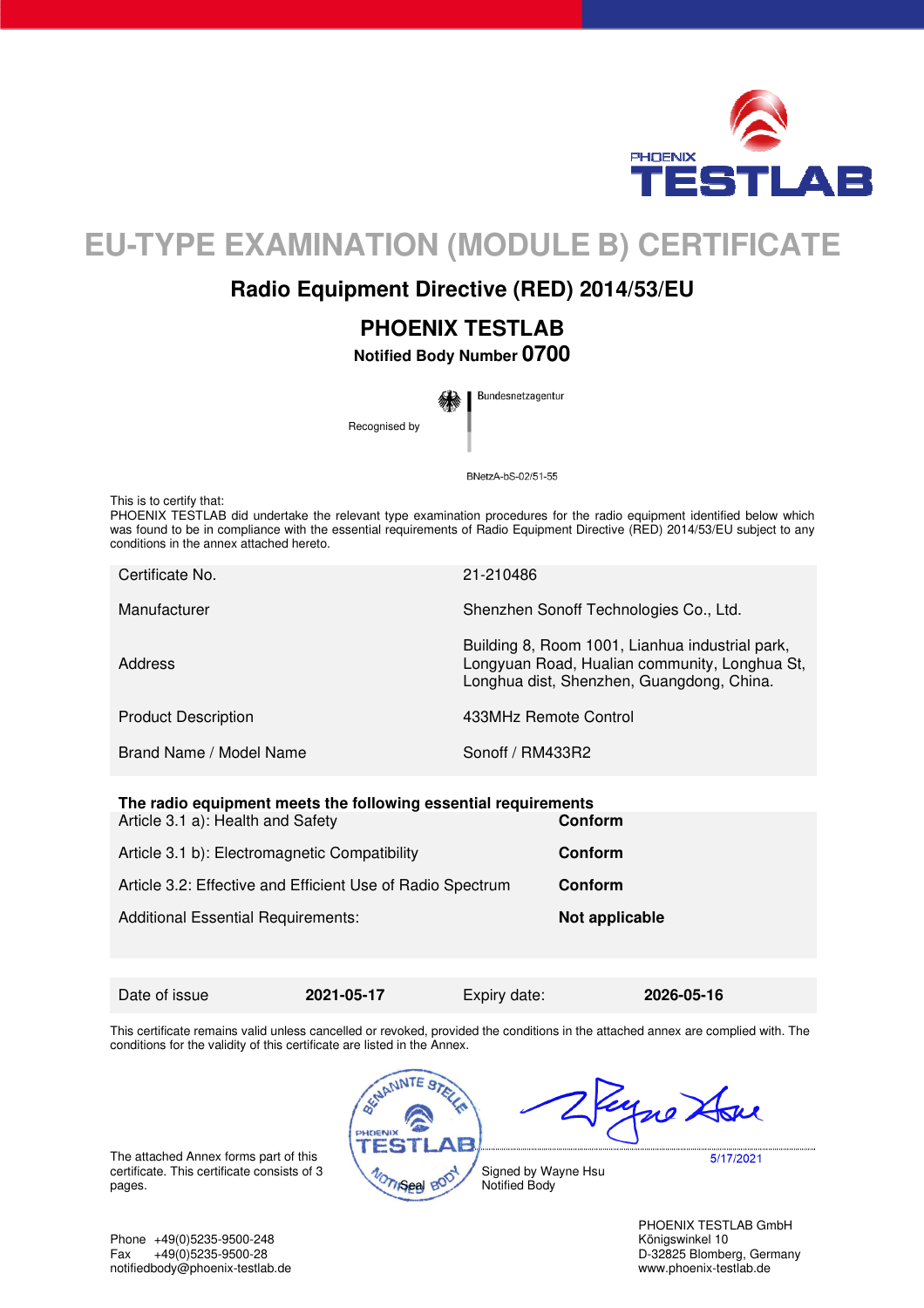## **Annex**

| <b>Technical description</b>                                      |                                                                                                                                                        |
|-------------------------------------------------------------------|--------------------------------------------------------------------------------------------------------------------------------------------------------|
| <b>Frequency Range</b>                                            | 433.92 MHz (TX)                                                                                                                                        |
| <b>Transmit Power</b>                                             | 8.65 dBm ERP                                                                                                                                           |
| Hardware Version                                                  | RM433 V2.1                                                                                                                                             |
| Software Version                                                  | --                                                                                                                                                     |
|                                                                   |                                                                                                                                                        |
| <b>System Components</b>                                          |                                                                                                                                                        |
|                                                                   |                                                                                                                                                        |
|                                                                   |                                                                                                                                                        |
| <b>Optional Components</b>                                        |                                                                                                                                                        |
|                                                                   |                                                                                                                                                        |
|                                                                   |                                                                                                                                                        |
| <b>Approval documentation</b>                                     | <b>Technical Documentation including Sonoff RM433R2</b>                                                                                                |
|                                                                   | External / Internal Photos, User Manual, Label, Block Diagram,<br>Circuit Diagram, Operational Description, PCB Layout, Parts<br>Placement, Parts List |
| <b>EU Declaration of Conformity</b>                               | 3 pages, 25 January, 2021                                                                                                                              |
| Explanation of compliance<br>Article $10(2)$ and Article $10(10)$ | Description in the User Manual                                                                                                                         |
| <b>Further Documents</b>                                          | Risk Assessment, 5 pages, 25 January, 2021                                                                                                             |

### **Applied Standards and Test Reports**

| <b>Specification</b>                                                                   | Laboratory                                         | <b>Test Report Number / Version</b> |
|----------------------------------------------------------------------------------------|----------------------------------------------------|-------------------------------------|
| EN 62368-1:2014+A11:2017                                                               | Shenzhen LCS Compliance<br>Testing Laboratory Ltd. | LCS210115048AS                      |
| EN 50663:2017                                                                          | Shenzhen LCS Compliance<br>Testing Laboratory Ltd. | LCS210115045AEC                     |
| ETSI EN 301 489-1 V2.2.3<br>ETSI EN 301 489-3 V2.1.1<br>EN 55032:2015<br>EN 55035:2017 | Shenzhen LCS Compliance<br>Testing Laboratory Ltd. | LCS210115045AEA                     |
| ETSI EN 300 220-1 V3.1.1<br>ETSI EN 300 220-2 V3.2.1                                   | Shenzhen LCS Compliance<br>Testing Laboratory Ltd. | LCS210115045AEB                     |